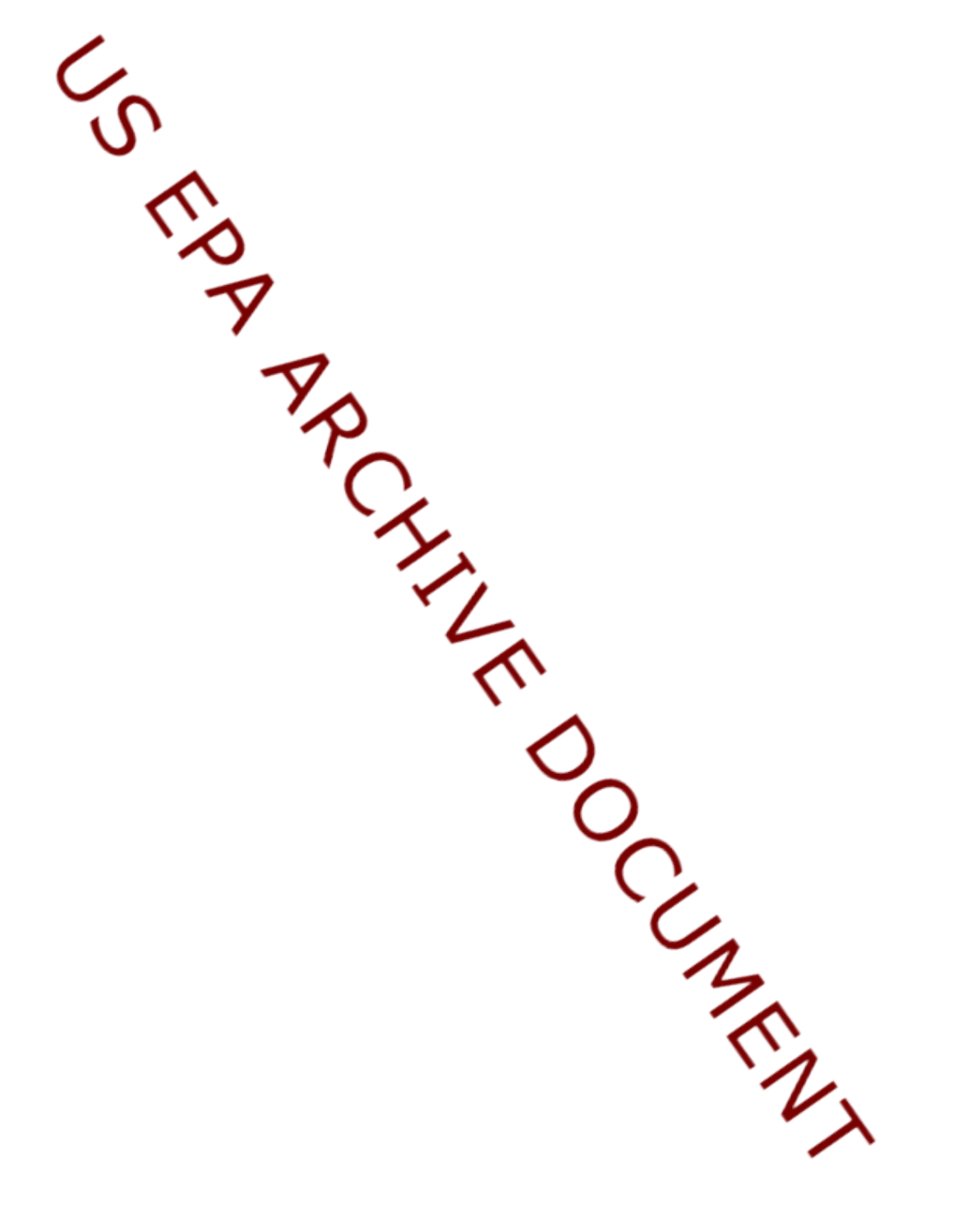

| <b>COMPANY:</b>             | <b>ECOM America LTD.</b>                                       |                              |                              |
|-----------------------------|----------------------------------------------------------------|------------------------------|------------------------------|
| <b>ADDRESS:</b>             | 1895 Beaver Ridge Circle<br>Suite N<br>Norcross, Georgia 30071 | <b>PHONE:</b><br><b>FAX:</b> | 770-840-0306<br>770-840-0270 |
| <b>WEB SITE:</b><br>E-MAIL: | http://www.ecomusa.com<br>ecom@ecomusa.com                     |                              |                              |

The U.S. Environmental Protection Agency (EPA) has created the Environmental Technology Verification (ETV) Program to facilitate the deployment of innovative or improved environmental technologies through performance verification and dissemination of information. The goal of the ETV Program is to further environmental protection by substantially accelerating the acceptance and use of improved and cost-effective technologies. ETV seeks to achieve this goal by providing high quality, peer reviewed data on technology performance to those involved in the design, distribution, financing, permitting, purchase, and use of environmental technologies.

ETV works in partnership with recognized standards and testing organizations; stakeholder groups which consist of buyers, vendor organizations, and permitters; and with the full participation of individual technology developers. The program evaluates the performance of innovative technologies by developing test plans that are responsive to the needs of stakeholders, conducting field or laboratory tests (as appropriate), collecting and analyzing data, and preparing peer reviewed reports. All evaluations are conducted in accordance with rigorous quality assurance protocols to ensure that data of known and adequate quality are generated and that the results are defensible.

The Advanced Monitoring Systems (AMS) program, one of 12 technology areas under ETV, is operated by Battelle in cooperation with EPA's National Exposure Research Laboratory. AMS has recently evaluated the performance of portable nitrogen oxides monitors used to determine emissions from combustion sources. This verification statement provides a summary of the test results for the ECOM A-PLUS Portable Emission Analyzer.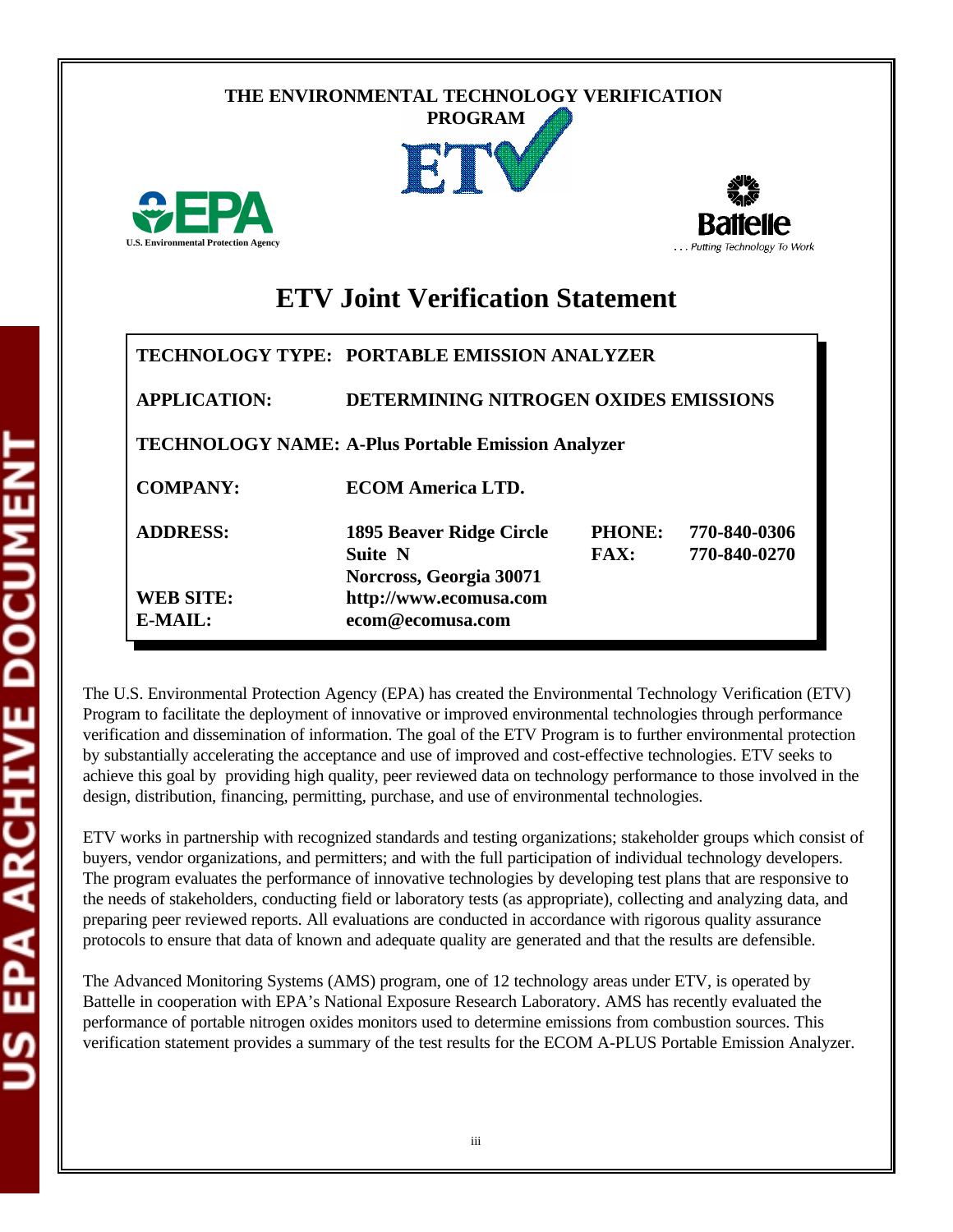## **VERIFICATION TEST DESCRIPTION**

The verification test described in this report was one of a series of tests conducted in early 1999 on commercial portable nitrogen oxides analyzers at Battelle's facilities in Columbus, Ohio. Verification testing of the analyzers involved (1) a series of laboratory tests in which certified NO and  $NO<sub>2</sub>$  standards were used to challenge the analyzers over a wide concentration range and (2) tests using realistic combustion sources, in which data from the portable analyzers undergoing testing were compared to simultaneous measurements of NO and NO<sub>y</sub> obtained with two chemiluminescent analyzers.

Verification testing lasted three to four days, of which two days were required for laboratory testing and the remainder for source emissions testing. To assess inter-unit variability, two identical analyzers were tested simultaneously in all tests, and results from the two analyzers were kept separate. The analyzers were operated at all times by a representative of ECOM and supervised at all times by Battelle staff.

Verification testing focused on measurement of NO and  $NO<sub>2</sub>$ , the sum of which is denoted as  $NO<sub>x</sub>$ . Laboratory testing included a linearity test over the entire nominal ranges of the analyzers for both NO and NO<sub>2</sub>; estimation of detection limits and response times; interference testing; assessment of sample pressure and ambient temperature effects on analyzer response; and evaluation of zero and span drift during the various laboratory tests. Tests with combustion sources assessed the accuracy of  $NO$ ,  $NO<sub>2</sub>$ , and  $NO<sub>x</sub>$  measurements, relative to the chemiluminescent NO/NOx approach that is the basis of EPA Method 7E. Sources used in the testing were a gas-fired rangetop burner, a gas-fired water heater, and a diesel-powered electrical generator operated at both idle and at high RPM. These sources produced NO<sub>x</sub> emissions ranging from less than 10 to over 400 ppm. Zero and span drift resulting from exposure to source emissions were assessed, and analyzer stability was monitored during one hour of uninterrupted sampling of diesel emissions.

Quality assurance (QA) oversight of verification testing was provided by both Battelle and U.S. EPA. Battelle QA staff conducted a technical systems audit, a performance evaluation audit, and a data quality audit of 10 percent of the test data. EPA QA staff conducted an independent on-site technical system audit.

## **TECHNOLOGY DESCRIPTION**

The ECOM A-PLUS is a portable, microprocessor controlled, electrochemical sensor-based emission analyzer. The ECOM A-PLUS can be fitted with up to five separate gas sensors to measure oxygen, carbon monoxide, oxides of nitrogen (NO and  $NO<sub>2</sub>$ ), and sulfur dioxide. Only the NO and NO<sub>2</sub> measurement capabilities were verified in the tests reported here. The A-PLUS measures 21" x 10" x 11.8" and weighs 30 pounds. An on-board printer allows hard copy printing of vital stack parameters, while an RS232 interface provides the option to store the data to a computer. The A-PLUS incorporates a sample conditioning system that includes a heated sample line, heated probe head, peltier cooler, and moisture removal assembly. Designed for semi-continuous operation, the ECOM A-PLUS is not recommended for continuous gas emission measurement.

## **VERIFICATION OF PERFORMANCE**

**Linearity:** The ECOM A-PLUS analyzers provided linear response, but not over their full nominal ranges of 0 to 4,000 ppm for NO and 0 to 500 ppm for  $NO<sub>2</sub>$ . The actual linear ranges for the ECOM analyzers were about 0 to 3,500 ppm for NO, and about 0 to 450 ppm for  $NO<sub>2</sub>$ .

**Detection Limit:** Combustion source tests indicated detection limits comparable to the 1 ppm measurement resolution of the analyzers. Detection limits estimated from the linearity test data were  $1.2$  ppm for  $NO<sub>2</sub>$  and about 4 ppm for NO. These values may have been influenced by the relatively high analyte levels used in the linearity test.